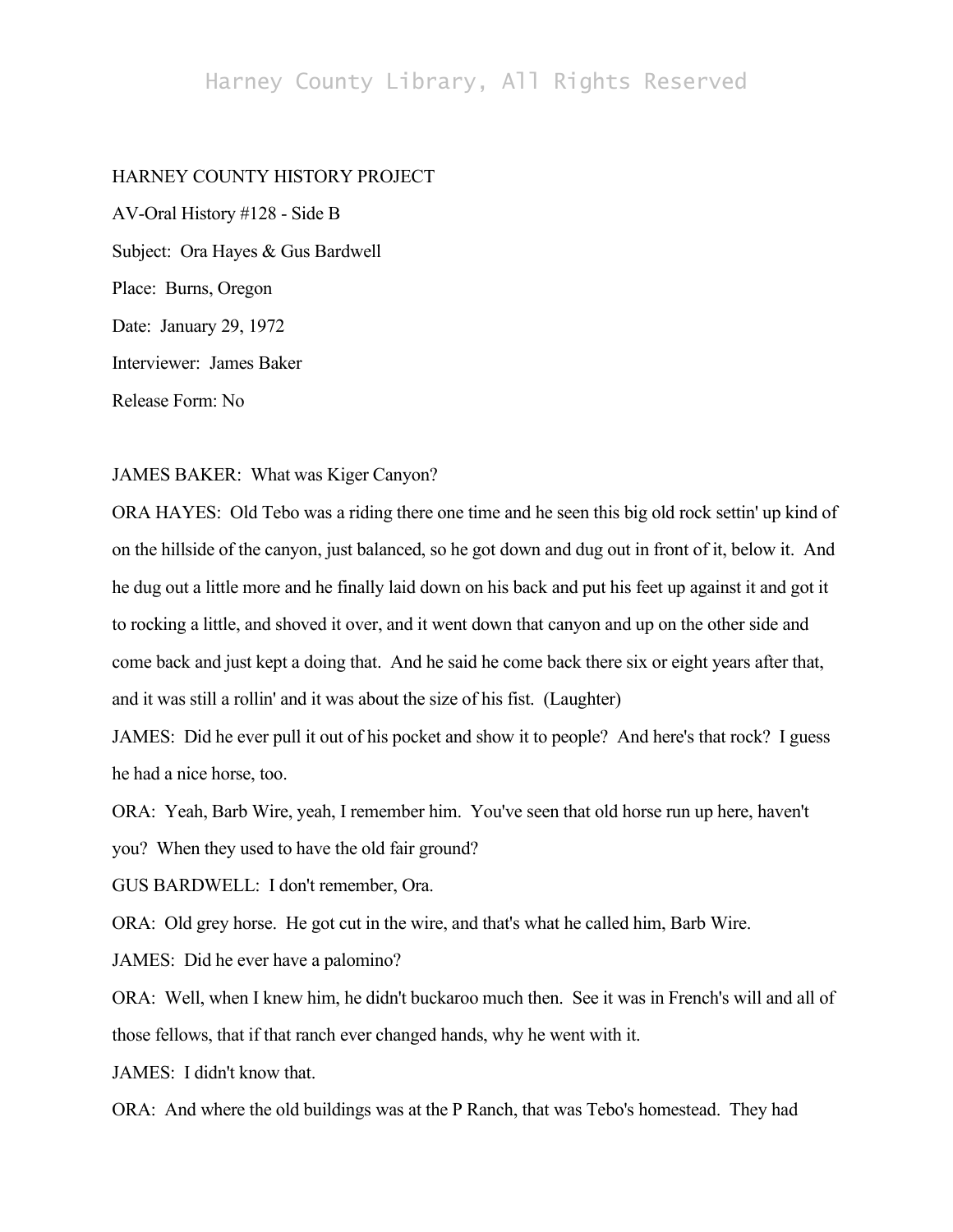some pretty good saddle horses in them days, too.

GUS: You bet they did.

ORA: Sagebrush Field, you know where that is, they had a bunch of cattle there, and they had a bunch of saddle horses turned in there in the summertime. They went down there to get them, Tebo said, rode all over that field and couldn't find them. But they finally did find them, and these horses had these cattle all bunched. And the colts, the young horses, they was a holdin' them and the old horses was doin' ...

GUS: All they had to do was to catch the horses and take off, didn't they?

ORA: Yeah, there wasn't anybody on them. Like old French, he took a bunch of cattle, I guess they were beef cattle or steers or some-thing back down to California, and they come across that big gorge, and they rode up and down that for a long ways in all directions, and they couldn't find any end to it. And finally, a big old tree fell across there, a redwood I guess, so they drove these cattle across on that tree. And when they got on the other side, why he said, he got to lookin' at them, and he didn't think they had them all, so they counted them, and they were 1,500 cattle short. And by God they said they rode around there, and they finally went back on the tree looking for them. And he said they found them all out on one limb, grazing. (Laughter) He'd tell some wild stories.

And the fish he got over there; he planted the fish at the P Ranch. He was coming from California this way and he come to this creek, and he was going to fish. And he had an old grain sack tied on his saddle, and he got down and wet it and caught some of them fish and wrapped them up in that sack and tied them on his saddle and brought them and turned them loose in the Blitzen. And them fish all new him; they'd climb out on the bank and follow him around, land lubbers! JAMES: Land lovers!

ORA: You've been around the P Ranch, haven't you?

GUS: Oh yes.

ORA: You remember between the barn and the bunkhouse, that ditch that used to go through there, they had to walk on that, you know. One of them was following him around one day, and he fell off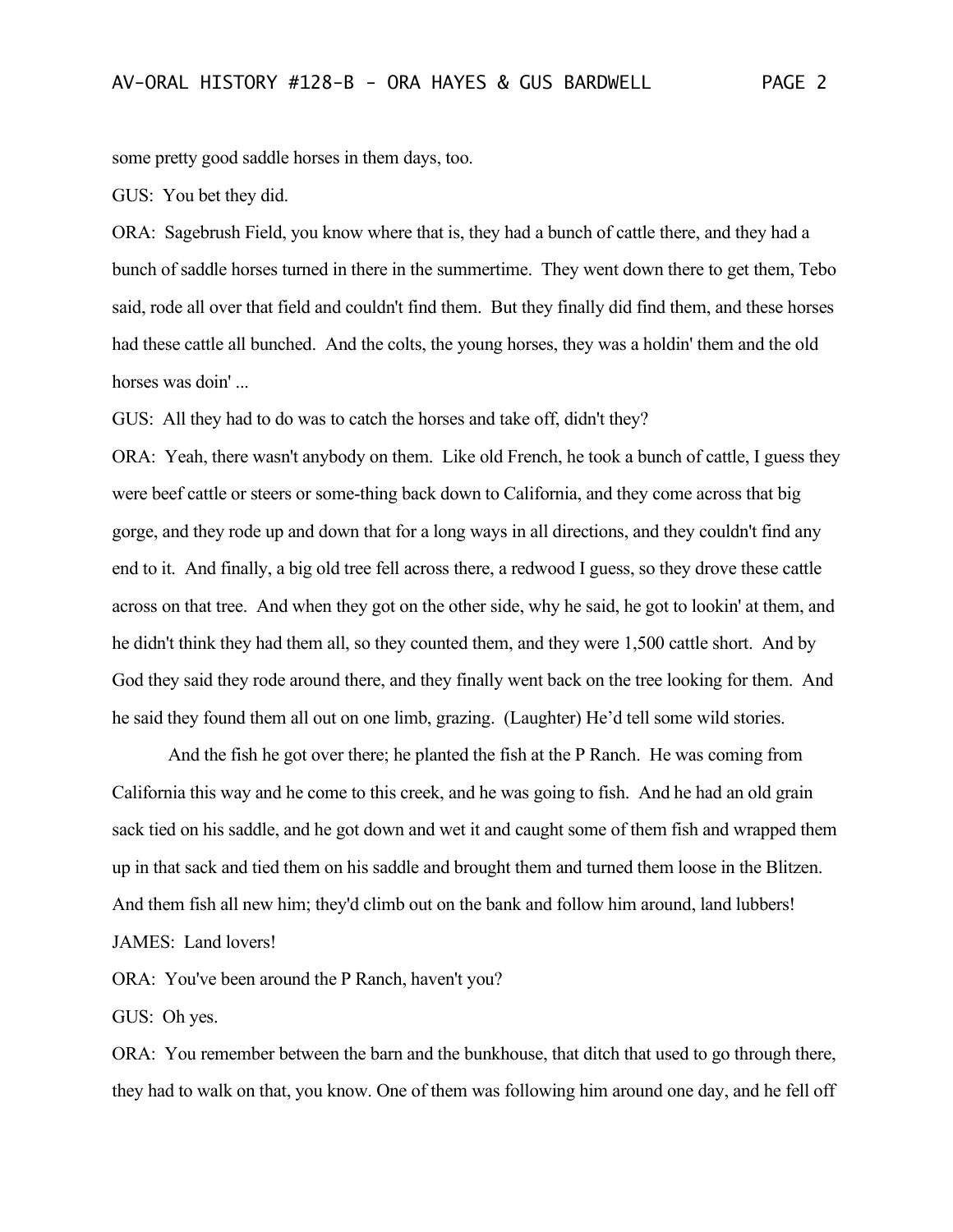that foot walk and drowned, he said. The fish was following him right along on that trail, fell off the bridge and drowned.

JAMES: Fish? Yeah, and drowned. Now wait a minute! I heard one in which, something about he hooked a fish in the Blitzen River and had to back it down to the Malheur River.

ORA: It was the Malheur Lake, and he started up the Blitzen. And he got up about the Grain

Camp, you don't know that country.

JAMES: Not too well.

ORA: You do.

GUS: Yeah, I know it.

ORA: He got up to about the Grain Camp, this fish did, and he tried to turn around and couldn't do

it, so he just backed himself to the Lake. Too big to turn around in the river.

GUS: There used to be a dam right there.

ORA: Yeah, there's one there yet.

GUS: I used to go in there, and boy I'd catch trout there three feet long.

ORA: They've got a new dam in there now, a big one.

GUS: But you're not allowed to go in there.

ORA: No.

JAMES: Part of the Refuge?

ORA: Well, you go further up, up to the P Ranch.

GUS: You can fish there ...

ORA: Yeah. Another time, there was a fellow from over there and they was a huntin' ducks, and whatever they could get, and they had damn poor luck. And old Tebo, he took a cord and tied it onto the doorknob a goin' into that big old bunkhouse, there at the White House that burned down there. And took it clear out and throwed it in the river and he had bait on it, but he put some ... of some kind on this bait, and the duck he'd swallow that, and it would just go right on through him. And another one would grab it and he'd swallow it. And he said the next morning, why there was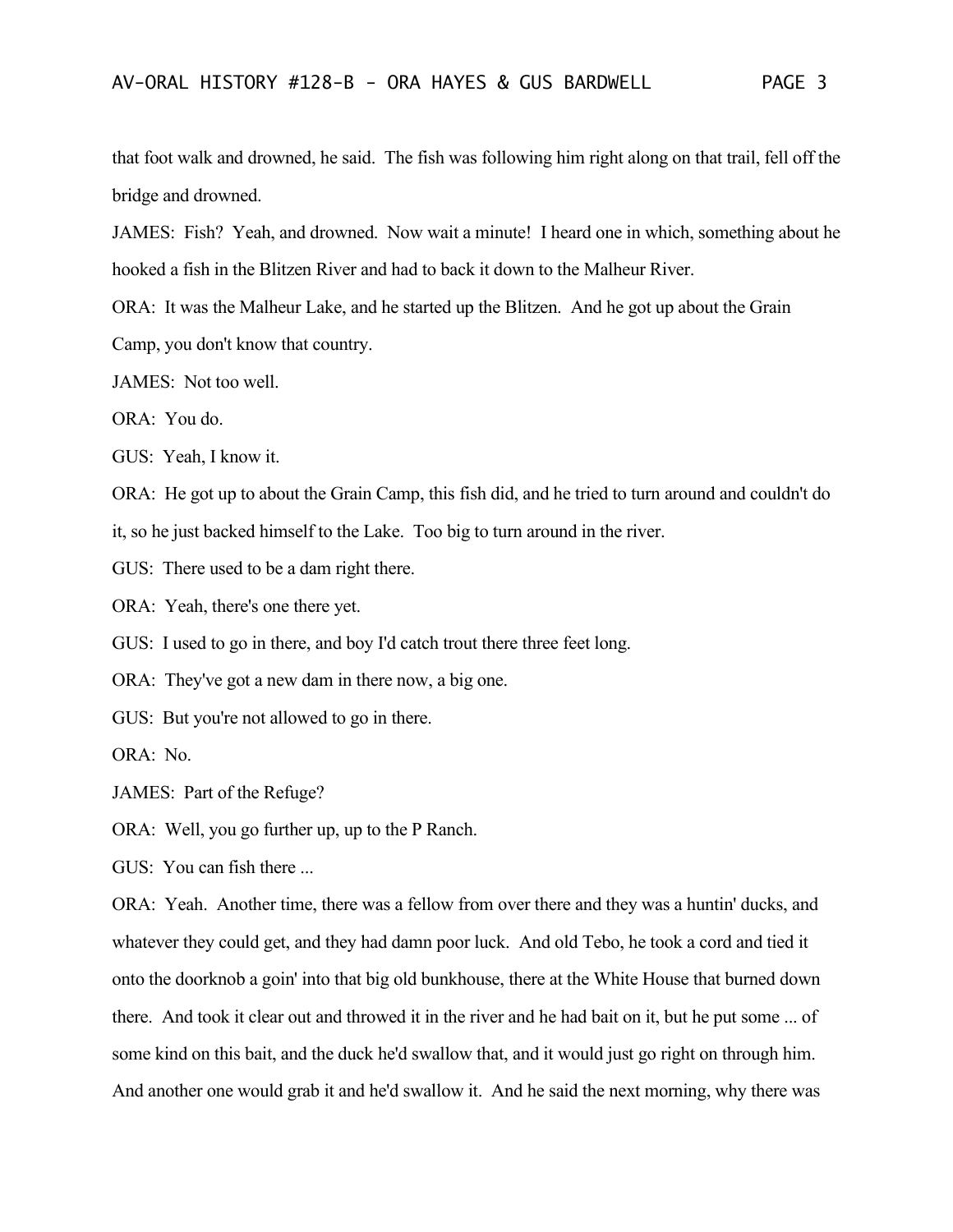ducks right up to the doorknob.

JAMES: I can't hardly believe that. That's a good one. ...

ORA: He showed them how to hunt ducks.

JAMES: That's for sure.

ORA: That old Tebo, he wasn't doin' much, they had some studs over there he was taking care of, that was in 1930 that I first met him. He'd leave that old stud down there at the river and water him; he'd fill up on that cold water. He'd drag Tebo for a ways and he'd let loose of the rope and the old horse would go on back to the barn. Tebo would have to foller him in. He was getting pretty old then.

JAMES: Yeah. I heard that when he was younger, he caught this horse and the horse just kept going and his riata was going 75 feet straight out, and there was flies resting on the end of it. ORA: (Laughter) There was, we was talking there a while ago, there was three of those, Chino and Tebo and Plassador, they came in here with French. Juan Redon and Talamates, they came in with Devine. They were all Mexicans. I didn't see all those old fellows, but I seen old Chino, and Tebo, and Juan Redon.

JAMES: I don't know why there are so many stories that I've heard that are about Tebo's horse. But I guess one time he was pulling something, and some skin came off the back of his neck. Is that enough?

ORA: Yeah, I've heard that too.

JAMES: Well, I say the way I heard it, he put the hides of six sheep on this horse's back, and by spring it had all grown out and he sheared it and he sold it for 54 cents a pound. And that was 8 cents more than anybody else was getting for sheepskin.

ORA: Yeah, I've heard that too, but I'd kind of forgotten. I haven't thought of anything like that for a long time. Yeah, I heard that too. And probably a lot more that I won't think of until you're gone. Well, that's like, it wasn't Tebo, but there was another fellow, he was a freightin' here and he was coming up the old Bendire Grade, you know where that is, and he had 14 to 16 head of horses and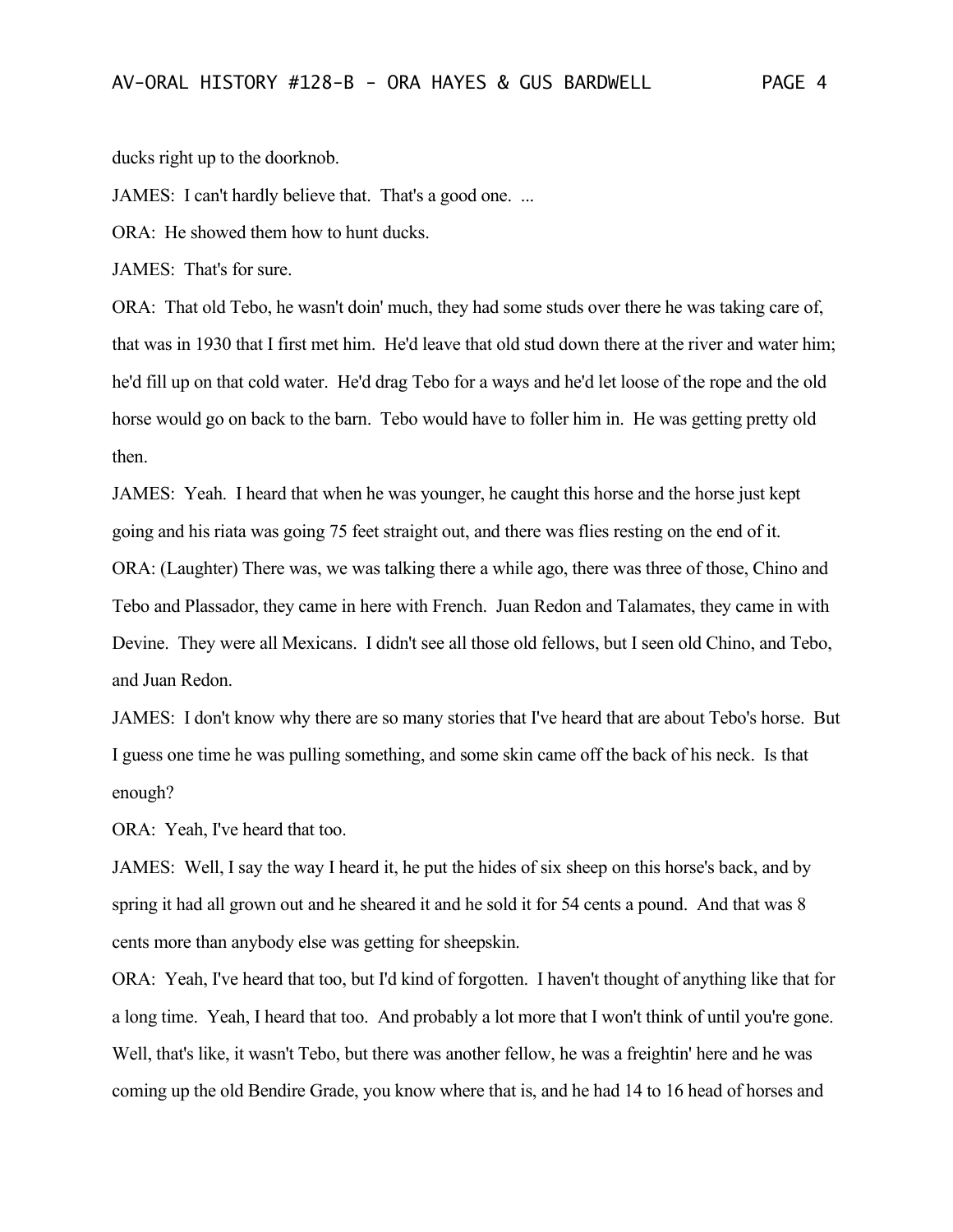mules on there, jerk line outfit, and it used to be a crooked old road, you know. And he had a big hound a followin' him, and he got to the top of this grade, and he stopped his team, and he couldn't see his dog. So, he walked back down the hill a ways, and he found him down there cramped on one of them turns. He'd made it up with the big freight team, but the dog couldn't make the turns. (Laughter)

JAMES: Must have been a Dachshund, maybe couldn't get around.

ORA: Another fellow tellin' about, he had this old dog, and you give him anything too hot to eat, and he'd stand there and blow it. ...

GUS: I didn't know him too well, never been around him.

JAMES: What was that story you were telling about the Kiger Gorge, when I came in? GUS: Oh, that's the one we was telling about Sandy Anderson, he said he shot that deer across the Gorge and by the time he got to the deer, it was spoiled. It took him that long to get there, way down and way back up again.

ORA: If you ever get out here in the summertime when the snow is gone, take that loop that goes around there, you can go right to the head of that gorge. You see pictures of it, but it don't show that canyon, it sure doesn't show the size of it.

JAMES: Real big, you can look a long ways across.

ORA: I've still got one of them calendars of the Steens Mountain. ... The first job he ever got was at Twin River that was just below the Oregon line in Nevada. He fed cattle, bulls, for the Pacific Livestock Company. They owned all that country down there too, at \$1 a day, 700 head of them, with a pitchfork. And some fellow out there on that desert had about 700 to 800 head of old ewes, they were gummers. And old Kueny got them, and he done good, and then one of them spring storms come and by God it killed them all. That's happened here a few times. But he never done like you and me or Gus would. He waited until them old sheep laid in the sun and got ripe and got about half rotten, and the wool just slips right off the hide, you know. Went out there and pulled that wool off and sacked it up and sold it and put it back in sheep, and he give the Shrine \$400,000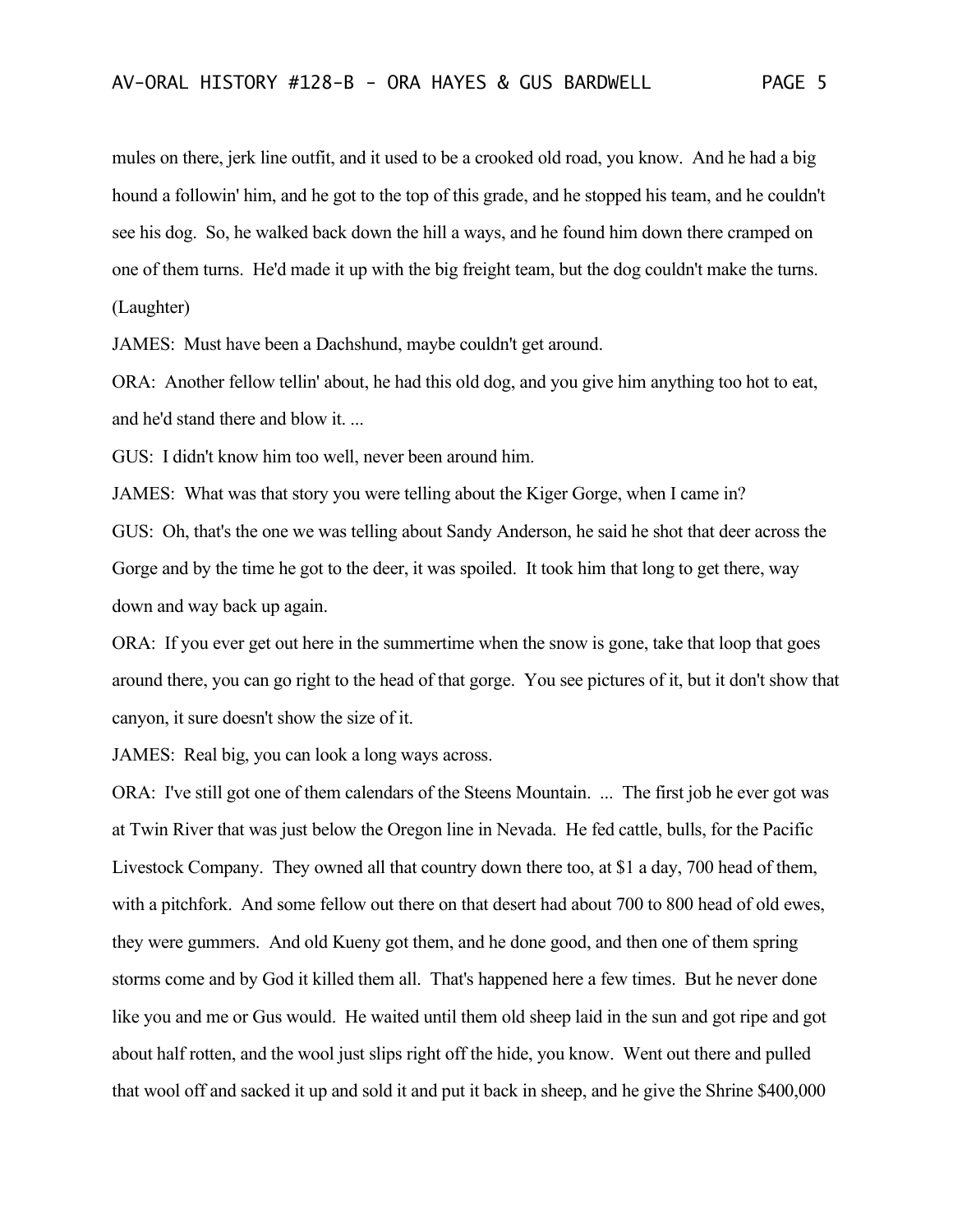when he sold the ranch over there. And the old lady has given the Shrine something over \$1 million now, when she dies, she's still alive.

JAMES: Oh, Kueny, Frank Kueny.

ORA: Frank Kueny.

JAMES: I'll be darned. Isn't that something?

GUS: He'd come to town, and by gosh you wouldn't think he was a man with any money. He looked like a tramp, didn't he? And he'd never go to a hotel, he'd go out here, down here to the stockyards or in the sagebrush somewhere and lay down and go to sleep.

JAMES: He saved his money that way too.

GUS: He saved his money.

ORA: He told me, I knew old Frank, he said he'd make money settin' up \$2.50 a night for a hotel room where they had a bed, he'd just roll 'er out in back of the old Ford car, truck, no doors or cab or anything on it.

JAMES: \$2.50. Well, I guess that's what it takes some time. I sure don't do it.

GUS: Of course, he might have got a kick out of life that way, I don't know. He made all that money and then just give it away. He wouldn't spend it, you know.

ORA: The old lady, her and her sister, their dad owned that old Folly Farm Ranch over here. They used to drive freight teams and haul wool, them two girls. Ontario and that country, before the trains or anything ever come in here, you know. That's the way they used to freight it out. Gus, he can remember that. Teams and them old hard-tired trucks.

GUS: Yes, I took a load of freight down to his place down there at Andrews one time, and I went to the door to see for sure that I had the right ranch, you know, and yeah, it was the Kueny Ranch. And I thought I was talking to a man. My gosh, she looked just like a man, tan and big and a buckaroo hat on. So, I said, "Well, I have a load here for a Mr. Frank Kueny." "Oh yes," she said, "back right over, drive around here and back up to that shed over there. I want it in that shed." So, I did, and she was around there then and showed me, and by golly she worked just like a man. She